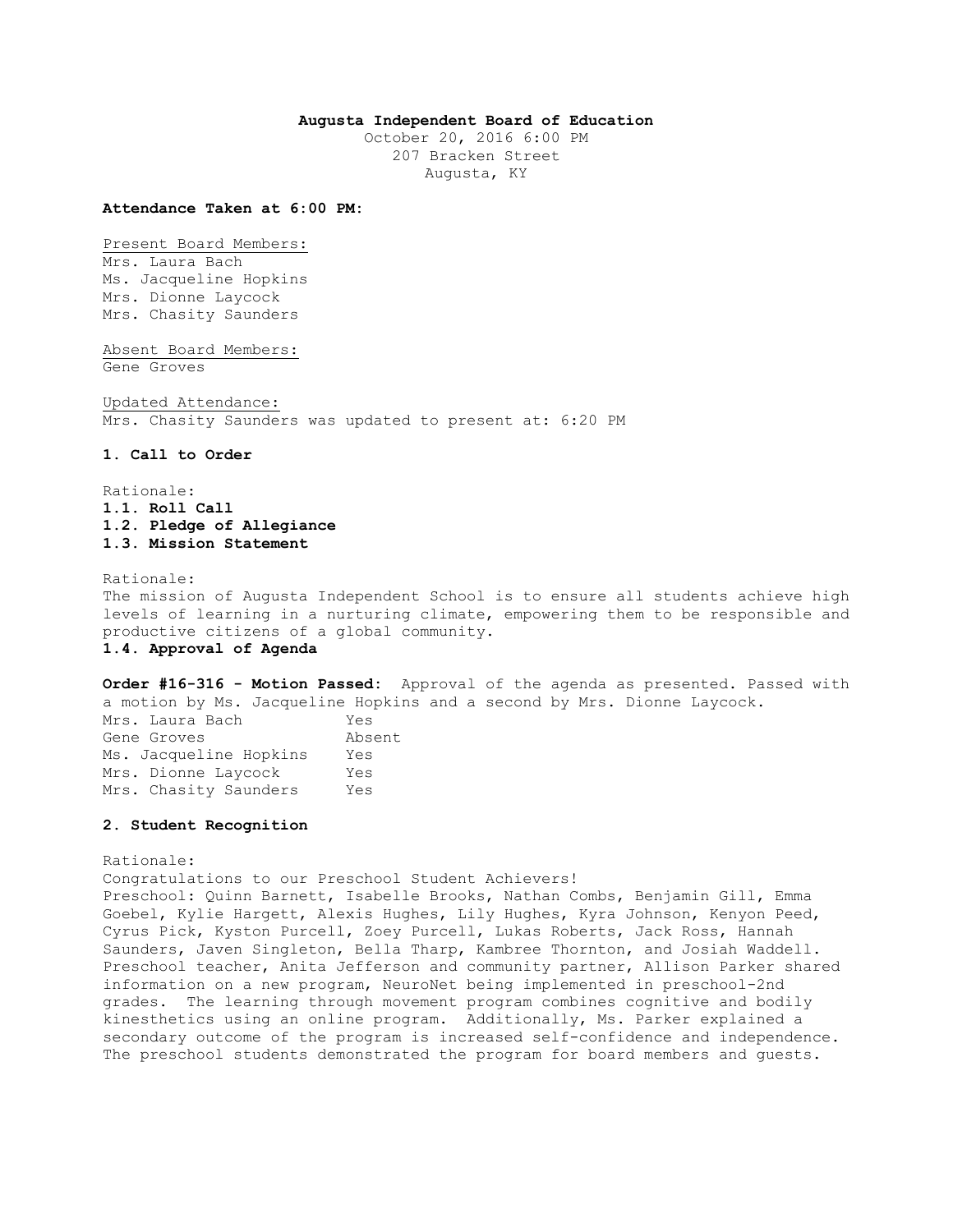# **2.1. \*BREAK**

## **3. Round Table Discussion 3.1. Principal's Report/Student Achievement**

Rationale:

Principal, Robin Kelsch reported the district decreased from 68.8 to 68 but was considered proficient on the K-PREP state assessment results. The elementary was classified as proficient/progressing and achieved an overall increase from 65.4 to 72.6. The high school was also proficient with an overall score of 73.6. The middle school declined from 64.6 to 57.9 being classified as needs improvement. Principal Kelsch stated improvements were made to reduce novices and increase college/career readiness. He stated the tasks were already underway to analyze the results, develop improvement plans and monitor progress.

### **3.2. Approve Monthly Budget Report**

Rationale:

Finance Officer, Tim Litteral reported the general fund revenue receipts through September totaled almost \$340,000. SEEK funding accounted for \$311,500. The district has collected over \$14,000 in utility taxes, \$3,500 in motor vehicle taxes, \$1,500 in PSC taxes, and \$1,300 in delinquent property taxes. Tuition has generated \$1,300, while \$3,300 has been received in Medicaid reimbursement. Expenditures through the first three months were approximately \$314,000, about \$28,000 less than through the same period last year. Receipts exceed expenditures by over \$25,000 after three months.

He stated this year's school budget is \$19,750. Approximately \$4,700 has been spent, with another \$900 obligated. Copying and printing costs total \$2,100, dues and fees account for \$875, general supply expenses total \$815, while technology supplies total \$780.

Maintenance budget indicated expenses totaled \$68,000 after the first quarter. Expenses included \$29,400 for property insurance, nearly \$19,300 on salaries and benefits, \$14,000 on utilities and services, \$2,700 on general supplies, \$1,500 on repairs and professional services, and \$1,100 on equipment.

The transportation budget through September, indicated costs are approximately \$18,000. \$9,800 has been expended on salaries and benefits, \$5,200 was expended on fleet insurance, \$1,600 on diesel fuel, and \$900 on supplies/services/fees. The special revenue fund indicated all 2015-2016 state and federal grants have been zeroed out and the district has submitted reimbursement requests for those federal grants. Grant funding is on target with regards to the budget for current year grants.

Food service receipts total nearly \$22,000 through September. \$16,500 was received for federal program reimbursement, while \$5,300 was from local revenue sources. Expenditures through September totaled \$25,600. \$13,500 were for salaries and benefits, while \$12,000 has been expended on food and supplies. Expenditures are about \$12,400 less than through the same period last year. The current food service balance is -\$3,703.13. (Last month ended at -\$4,630.) Furthermore, Mr. Litteral stated once all receipts and expenditures for food and supplies are processed the food service fund balance will be approximately \$600. He stated this will be reflected on next month's report.

Superintendent McCane reported the bond sale to refinance the 2004, 2006, and 2008 bonds was very favorable to the district. She said there were three bids and the winning net interest rate was 2.01%, equating to a net savings of \$190,343 which was considerably more than what was initially projected to the board. Furthermore, the district would receive final schedules within the next few days and the issue would close on November 14th.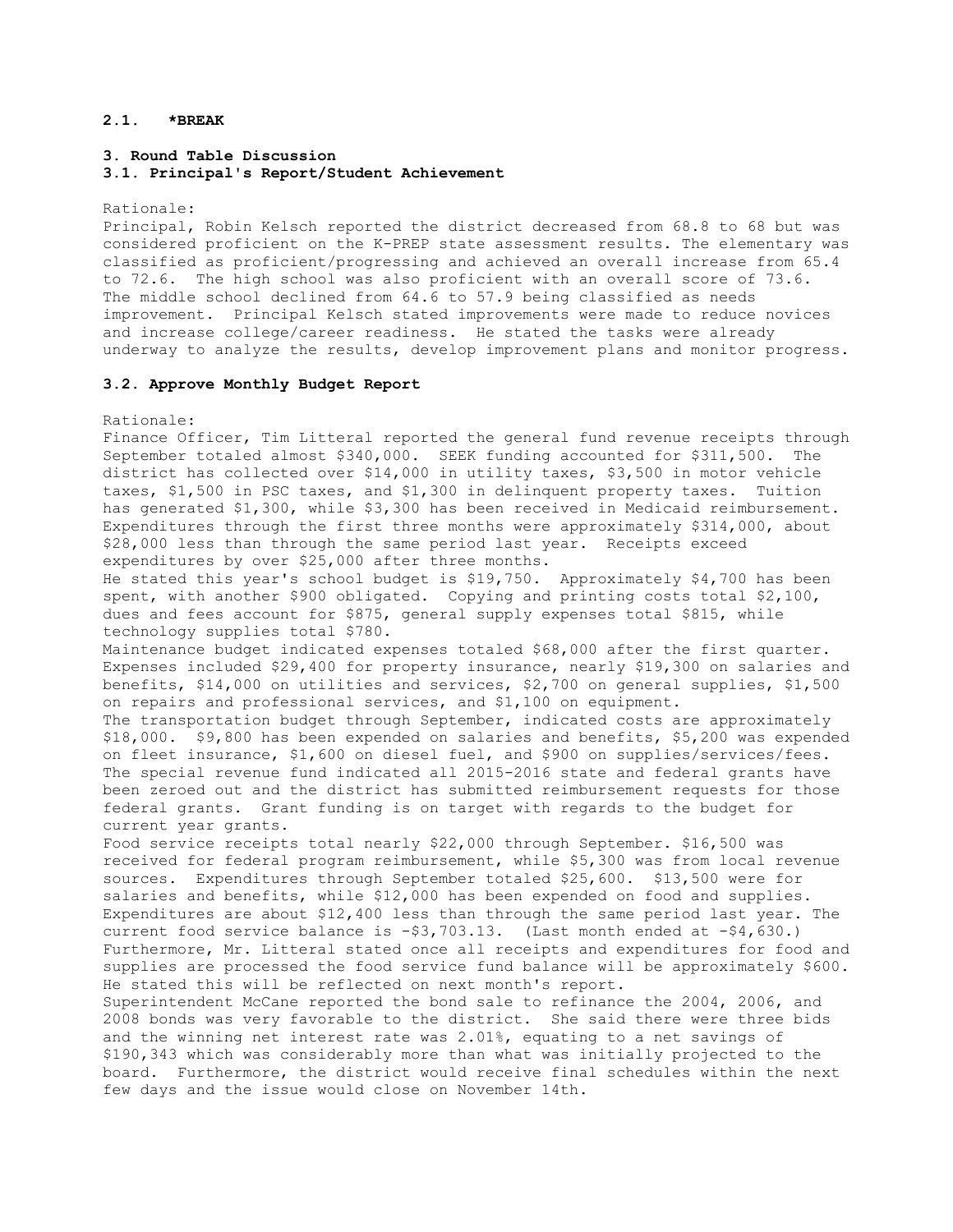**Order #16-317 - Motion Passed:** Approve Monthly Budget Report passed with a motion by Mrs. Chasity Saunders and a second by Mrs. Dionne Laycock. Mrs. Laura Bach Yes Gene Groves Absent Ms. Jacqueline Hopkins Yes Mrs. Dionne Laycock Yes Mrs. Chasity Saunders Yes

#### **3.3. Approve Monthly Facilities Report**

### Rationale:

The Energy Management Report on energy consumption through the August billing period indicated, the district had a decrease in energy consumption of 6,210 kBTU (2.5%) or 1,820 kWh, which avoided approximately \$162 in energy charges. Through August-YTD, the district has used 13,956 (\$1,242) fewer kilowatt-hours (kWh) and no natural gas.

The weather data for Bracken County helps to explain why utility bills are higher or lower in some months as compared to the same months in previous years. This August, the district actually used less energy than used in the past, even though the average daily temperature was hotter than any of the previous years, except 2007 and 2010. Most school districts in Kentucky saw increases in their electricity consumption during August of this year.

### Monthly Maintenance:

- Library water fountain plate installed
- Repaired AC unit for preschool
- Doors repaired by Trace Creek Construction
- Fence on grounds repaired by RJ Construction
- New DVR installed for cameras

Energy Efficient Lighting Update:

Installation of LED lights is underway (48 light kits installed in Kindergarten, 1st, 2nd, 4th, 5th, Science Classrooms and Community Ed. Office and 57 light kits remaining in Consumer Science, 3rd and Reading Resource Classrooms)

**Order #16-318 - Motion Passed:** Approve Monthly Facilities Report passed with a motion by Mrs. Dionne Laycock and a second by Ms. Jacqueline Hopkins.

| Mrs. Laura Bach        | Yes    |
|------------------------|--------|
| Gene Groves            | Absent |
| Ms. Jacqueline Hopkins | Yes    |
| Mrs. Dionne Laycock    | Yes    |
| Mrs. Chasity Saunders  | Yes    |

# **3.4. Approve G. Scott & Associates, Architects for District Facilities Planning Process**

### Rationale:

The district is in the process of establishing the Local Planning Committee for the purpose of adopting a four year District Facilities Plan. Superintendent McCane recommended G. Scott & Associates, Architects stating Craig Aossey and Gary Scott know the district's facilities and has always provided excellent service.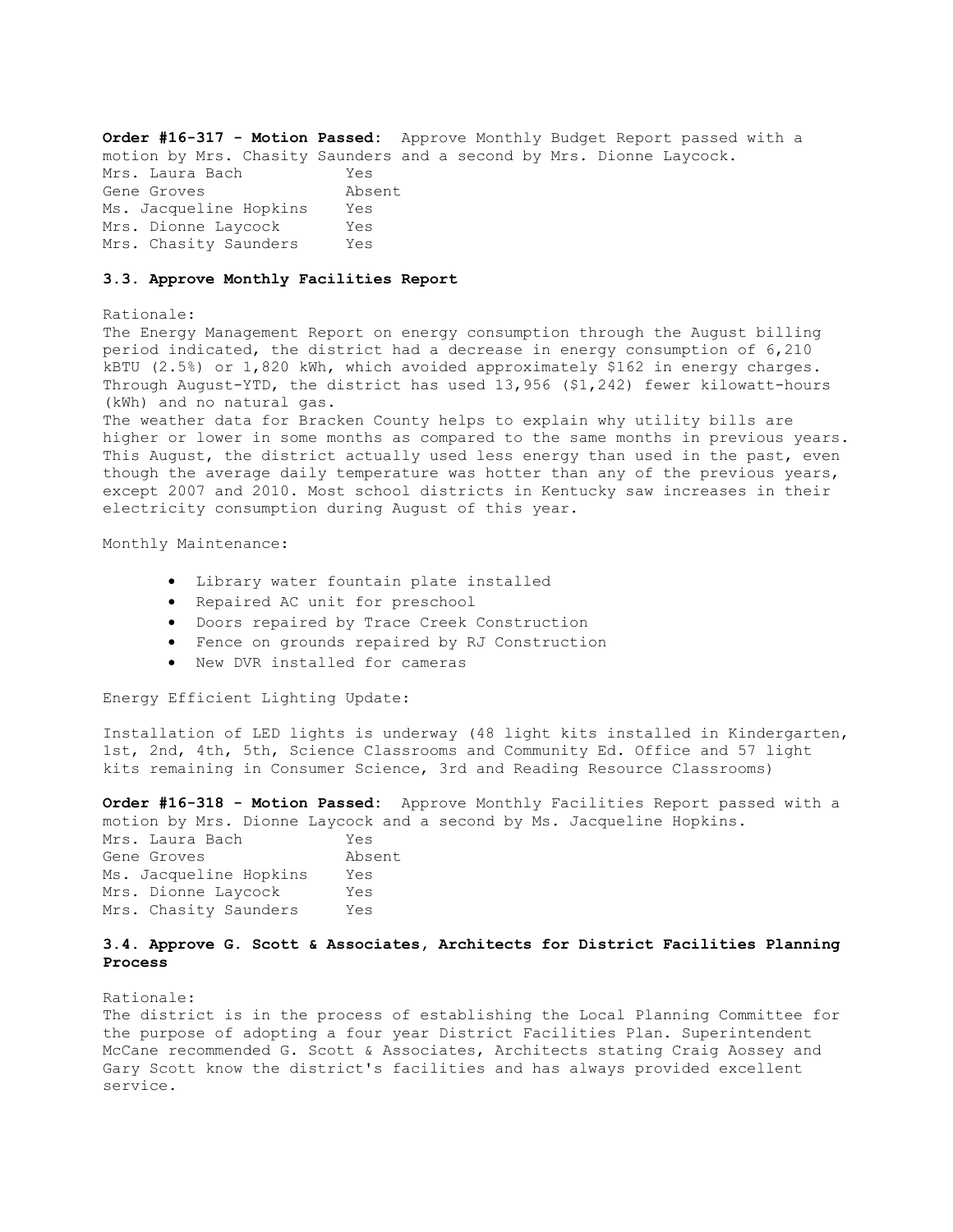**Order #16-319 - Motion Passed:** Approve G. Scott & Associates, Architects for District Facilities Planning Process passed with a motion by Mrs. Dionne Laycock and a second by Mrs. Chasity Saunders. Mrs. Laura Bach Yes Gene Groves **Absent** Ms. Jacqueline Hopkins Yes Mrs. Dionne Laycock Yes Mrs. Chasity Saunders Yes

#### **3.5. Board Member Selection for Local Planning Committee**

Rationale: Superintendent McCane stated it is a requirement for one board member to serve on the Local Planning Committee which is responsible for updating the four year District Facilities Plan. After discussion, board member, Dionne Laycock volunteered to serve on the LPC.

#### **3.6. Approve Second Reading Tobacco Free Policies for School Employees**

Rationale: Board Policies: 03.1327, 03.2327, 06.221

**Order #16-320 - Motion Passed:** Approve Second Reading Tobacco Free Policies for School Employees passed with a motion by Mrs. Chasity Saunders and a second by Ms. Jacqueline Hopkins.

| Mrs. Laura Bach        | Yes    |
|------------------------|--------|
| Gene Groves            | Absent |
| Ms. Jacqueline Hopkins | Yes    |
| Mrs. Dionne Lavcock    | Yes    |
| Mrs. Chasity Saunders  | Yes    |

## **4. Communications 4.1. Superintendent's Report**

### Rationale:

Superintendent McCane reported the fitness center has reopened and being operated by volunteers. Furthermore, the district is in the process of purchasing signage for the outside of the center.

The board learned the district is reapplying for the 21st Century Community Learning Center Grant which is due November 17th. Superintendent McCane stated she and assistant principal, Mrs. Brewer attended the technical assistance meeting and in the process of making revisions to the grant. Furthermore, the district considered applying for a math achievement grant but learned \$20,000 in addition to the \$50,000 grant would be required. Superintendent McCane stated the district would consider applying at a later time. Superintendent McCane stated the district is collaborating with area school

districts to explore expanding Mason County Area Technical Center. She stated the fiscal agent would be Mason County Schools.

In other information, the board was informed the district was undergoing a food service audit on October 25th-27th and Medicaid audit on October 25th. The current enrollment is P-12: 289 and K-12: 270 and September attendance is 97.25% and the first two months is 96.93.

**4.2. Citizens** 

**4.3. Board Members**